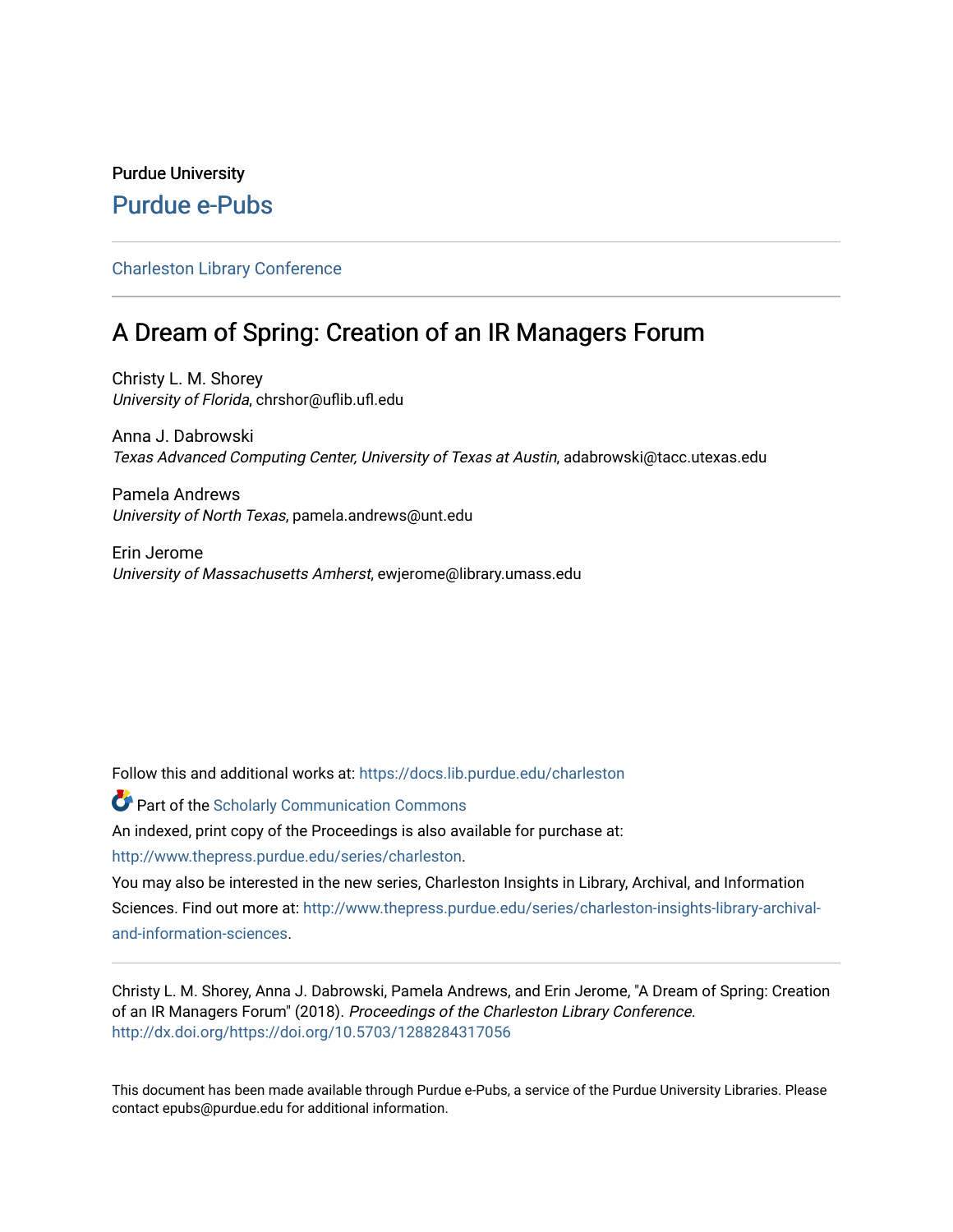# **A Dream of Spring: Creation of an IR Managers Forum**

*Christy L. M. Shorey, University of Florida, chrshor@uflib.ufl.edu*

*Anna J. Dabrowski, Texas Advanced Computing Center, University of Texas at Austin, adabrowski@tacc.utexas.edu*

*Pamela Andrews, University of North Texas, pamela.andrews@unt.edu*

*Erin Jerome, University of Massachusetts Amherst, ewjerome@library.umass.edu,*

[One] can only attain knowledge with the help of those who possess it. This must be understood from the very beginning. One must learn from [one] who knows.

*—George Ivanovich Gurdjieff*

# **Abstract**

Sometimes it's hard to find answers for work-related questions. This difficulty is compounded when one lacks the means to engage with a community of peers who face similar situations and problems. As institutional repository (IR) managers, we found ourselves with access to resources and listservs that didn't quite fit our needs. Available discussion spaces were either too general in scope, drowning out repository-specific concerns; or too narrowly focused on platform-specific issues and technical details.

Lacking an appropriate forum, we decided to create a discussion space for IR managers. The IR Manager Forum (https://groups.google.com/forum/#!forum/irmanagers) is designed to foster a community of practice for repository managers, regardless of software implementation, institutional setting, or technical expertise. Using the Google Groups platform, members can post and view threaded messages in an online interface or by e-mail.

Conversations in this space have the potential to help IR managers develop their repository policies and local practices. The authors hope that the forum will also support cross-platform comparisons to identify useful features and limitations of various software, areas for practical improvement, and larger trends in institutional repositories that speak to their future direction. This paper covers how IR managers from the University of Florida, University of North Texas, Texas A&M University, and University of Massachusetts Amherst created the IR Managers Forum. It also gives an overview of the forum's usage and growth over the first year and a half, and lessons learned along the way.

# **Introduction/Background**

# *Identifying a Need*

In 2003, Clifford Lynch first highlighted institutional repositories (IRs) as valuable tools within the scholarly publishing landscape (Lynch, 2003, p. 2). Since then, IRs have become a common part of digital collections at academic libraries and within other types of organizations. Although institutions managing IRs share a common goal of preserving and providing access to digital content, each institution implements their repository independently.

As of November 2018, the Registry of Open Access Repository Mandates and Policies (ROARMAP) lists over 141 unique IRs managed by institutions within the United States. With this large number of repositories, a diverse ecosystem of different implementations has arisen over the last 15 years. In terms of running repository software, some institutions use home-grown platforms that are developed locally (e.g., SobekCM); others use open-source platforms with a community development model (e.g., DSpace and Fedora); and many use privately developed software (e.g., Digital Commons). Depending on the software platform and local resources, some institutions also host the repository locally and control content storage locations, while others outsource software hosting and content storage concerns to external organizations (e.g., bepress, DuraSpace). Ultimately, the software implementation dictates available features and functionality for managing content. It also can limit an institution's level of involvement with future software development priorities and schedules.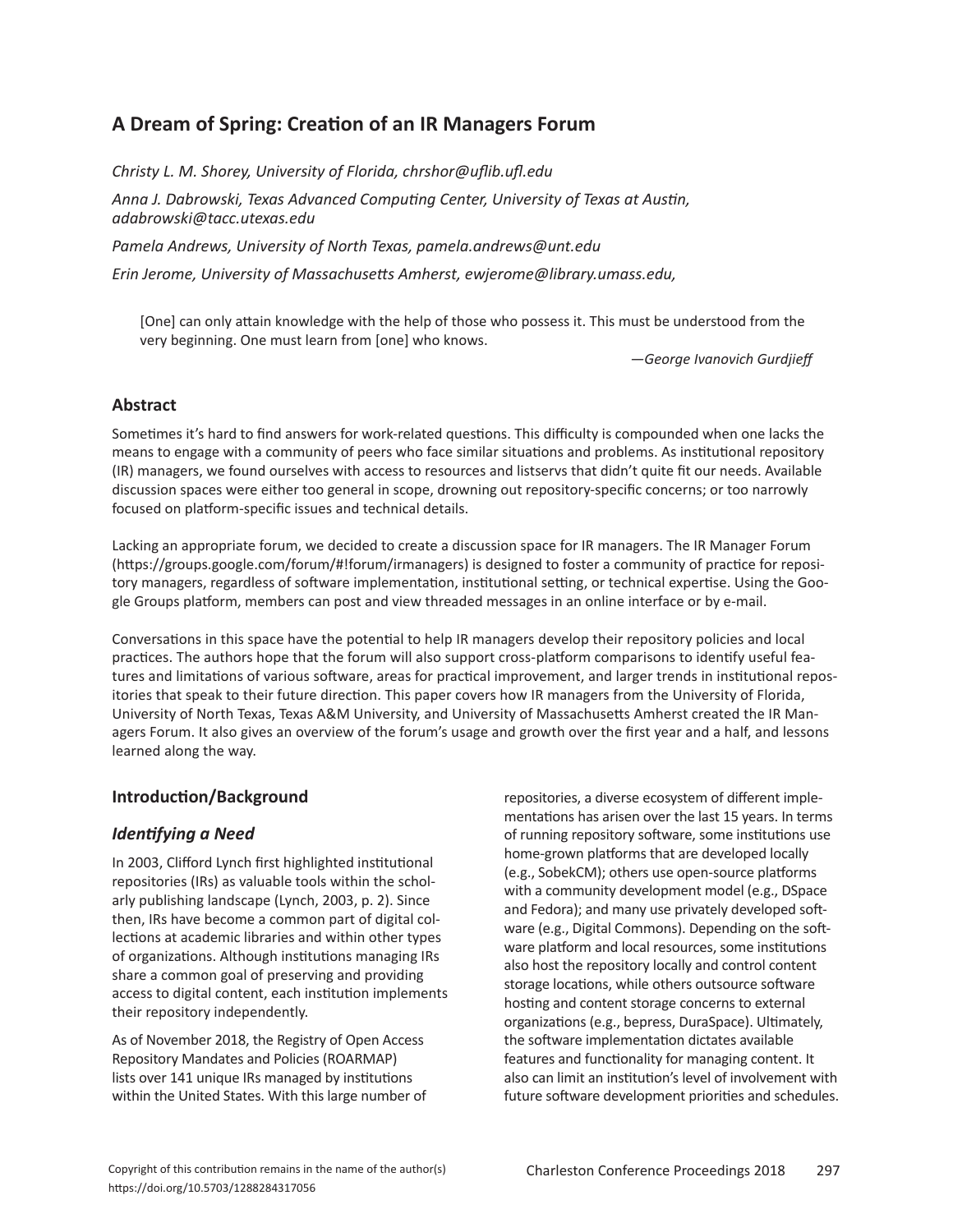When combined with institutional practices, the platform a repository uses will inform workflow options and growth opportunities for a repository. At many academic institutions, repositories are managed by a single full- or part-time staff member. IR managers are asked to understand the software implementation and the features it provides; advocate for new functionality; implement appropriate policies; design workflows for managing materials over time; and develop strategies for growing collections. An IR manager oversees multiple collections of digital content, usually containing heterogeneous materials in a variety of formats. At academic libraries, content collected within a repository often include digitized materials belonging to the library; student theses and dissertations; products of faculty research; and other scholarly work. Since the IR is often a component of a larger set of digital collections, management involves not only working with content providers, but also collaborating within and beyond the institution, in order to acquire materials, maintain collections, and improve repository usability.

High-level national conversations concerning IRs take place in the literature (Arlitsch & O'Brien, 2012; Poynder, 2016; Salo, 2008) and at meetings of institutional administrators, such as the Coalition for Networked Information (CNI) (Report of CNI Executives Roundtable, 2017). These conversations consistently propose new technical directions and shifting the purpose of IRs to increase their value as scholarly communications tools. Many IR managers are expected to track these trends in order to determine which materials ought to be collected, collections to work toward expanding, and new features and policies to develop locally. As these advocates are struggling to resituate IRs within a changing scholarly communications landscape, repository managers are increasingly asked to continue working toward goals established within their local implementation environment, and also shift focus to align with broader stakeholder discussions.

Since institutions often rely on a single person to successfully execute and expand the repository vision, IR managers can benefit greatly from a stronger community of practice. Although institutions choose their implementations and design workflows and policies according to their own priorities, IR managers still face similar situations and constraints across repository implementations and within the larger scholarly environment. For example, repository managers run into obstacles such as lack of faculty engagement at academic institutions, copyright concerns from

content providers, difficulty with repository assessment, and limited resource allocation. IR managers can learn from open discussions about the practical implications of high-level initiatives and comparisons across organizations.

#### *Existing Community Spaces and Their Challenges*

When IR managers communicate about their initiatives in papers that describe the development of new software tools, workflows, or outreach strategies, these articles are published as after-the-fact success (or failure) stories. Broader communication concerning ongoing projects, new initiatives, and day-to-day repository management is lacking. Therefore, it can be difficult for IR managers who work alone to find real-time answers to their practical questions, discuss ideas for repository improvement, and identify trends from the activities taking place at other institutions.

Existing venues for community discussions are either too narrow or too broad for many practical concerns IR managers face. So far, IR managers have had the option of participating in discussions organized around two primary areas: repository software platforms and the overall scholarly communications landscape. Open source and privately developed repository platforms often link to a support community for IR managers to join. These communities provide a venue for discussions centered around the software. For example, the DSpace Community Google Group (https://groups.google.com/forum /#!forum/dspace-community) includes discussion threads with technical questions about deploying and running software, questions concerning the use of features, and input for feature development and bug fixes. Although discussions sometimes arise concerning more general IR management practices, like metadata creation, the reach of this community is restricted to repository managers using DSpace implementations. On the other hand, organizations such as the American Library Association (ALA) and the Scholarly Publishing and Academic Resources Coalition (SPARC) also host mailing lists. The Association of College and Research Libraries (ACRL) division of ALA runs a popular open listserv, known as ScholComm. Discussions here address commercial publishing practices and an overall scholarly communications agenda. Repository-centered discussions in these venues are primarily concerned with addressing systemic scholarly communications issues. Neither of these types of spaces provide a venue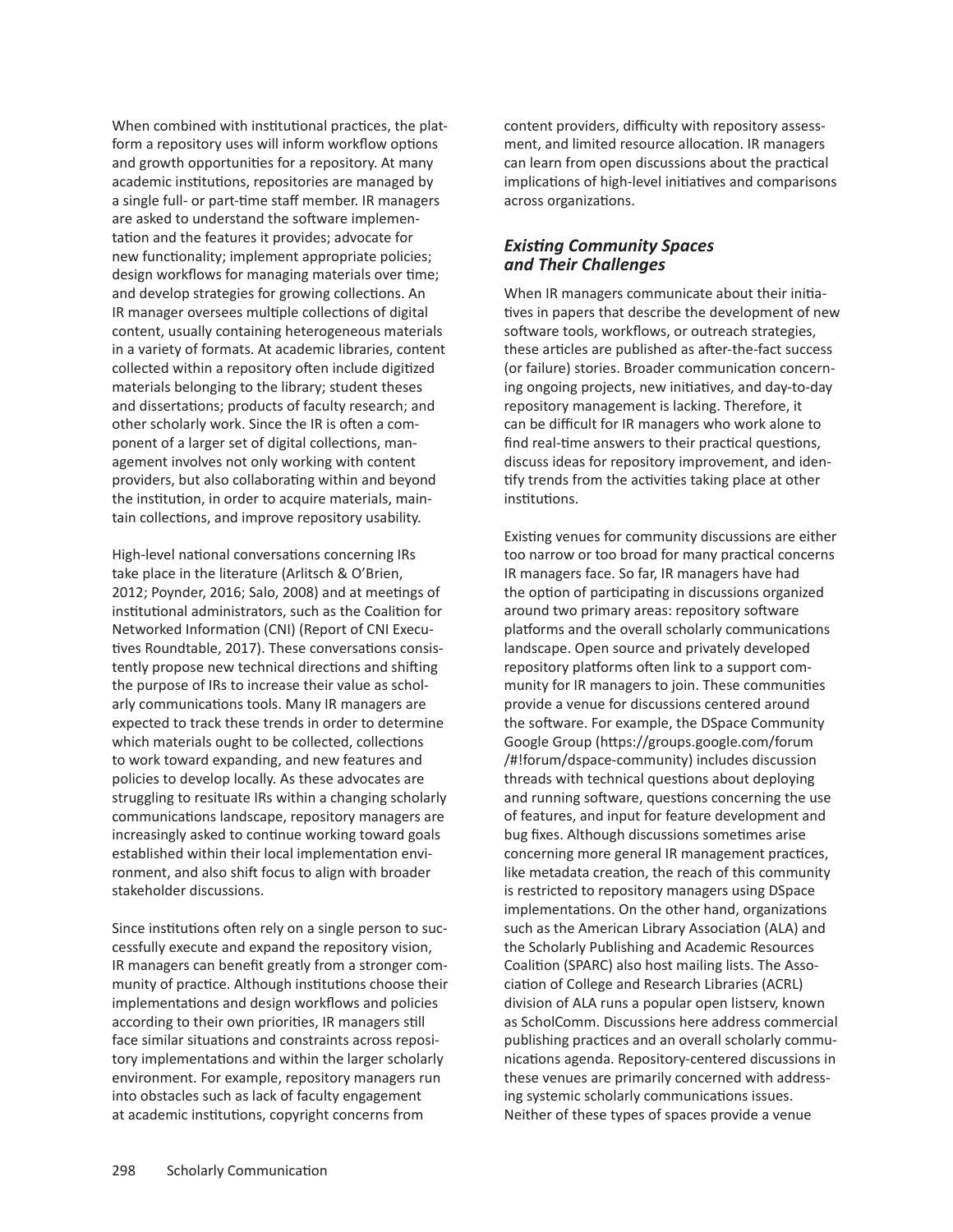for detailed conversations that compare day-to-day practices and operations across the diverse ecosystem of IR implementations.

# *A Space of Our Own*

The authors—four IR managers from different academic libraries—first discussed these challenges at the US Electronic Theses and Dissertations Association (USETDA) 2016 conference. We identified shared unanswered questions; the lack of a venue for discussing them with others; and expressed a desire for such a space. After our initial meeting, we continued conversations to determine the features of such a space.

Our goal is to create a virtual space designed to bring IR managers together as a community of practice. We agreed to aim for a discussion forum with the following characteristics:

- Focused on platform-agnostic conversations;
- Open to international membership;
- Independent from existing organizations;
- Supporting a community of peers.

# **Platform-Agnostic**

Since many repository managers are restricted to platform-specific communities, building a platform-agnostic space is an essential step toward bridging silos. While each platform may provide specific functionality, many concerns of IR managers are independent of the platform implemented. This includes promoting services within an organization; working with content providers; improving the accessibility of materials; and identifying useful features and workflows to develop. A platform-agnostic space emphasizes sharing this type of knowledge and also provides a place for IR managers who work with home-grown software to join discussions.

#### **International**

While we are familiar with institutional repositories as a growing trend among academic and research organizations in the United States, Europe and the United Kingdom also lead conversations about scholarly communication and open access to digital materials. Since we believe that scholarship and practices benefit from a variety of perspectives, creating a

space for international conversations commits us to seeking diverse voices and connecting institutions with similar goals across national boundaries.

#### **Independent**

To join a platform-specific community, participants are expected either to use the platform or have an interested in implementing it. While organizational membership isn't required to join the ALA-ACRL ScholComm or SPARC mailing lists, the large-scale concerns of members in these societies drive the direction of conversations more toward strategic planning. By creating a space without formal affiliation, conversations can be led by IR managers according to their own areas of interest.

#### **Community of Peers**

Although all four authors have worked in academic libraries, we recognize that many types of organizations run IRs, including museums, government agencies, research groups, professional organizations, nonprofits, and companies. By placing emphasis on a community of peers, we aim to promote discussions among individuals in roles that involve daily repository operations, and to treat each member as a peer regardless of their title or status within an organization. Since members are likely to be most familiar with their own types of organizations, we see potential benefits to learning from the experiences and views of peers within other organizational types.

# **Developing the IR Managers Forum**

# *Choosing the Venue*

Once we settled on the aims of our new community, we reviewed platforms that could be used to create a space for community discussions. Although some disciplinary listservs are hosted by a founding member's academic institution, we thought this was risky if one of us left our institution or the community. After also eliminating platforms requiring payment, we narrowed our decision to a choice between Google Groups and Slack. We tested both platforms to ensure they met our requirements: simple procedures for requesting and confirming membership; multiple options for members to send and receive messages; the ability to reference past conversations; and ease of navigation across conversations. We decided that Google Groups provided better navigation and access through threaded messages,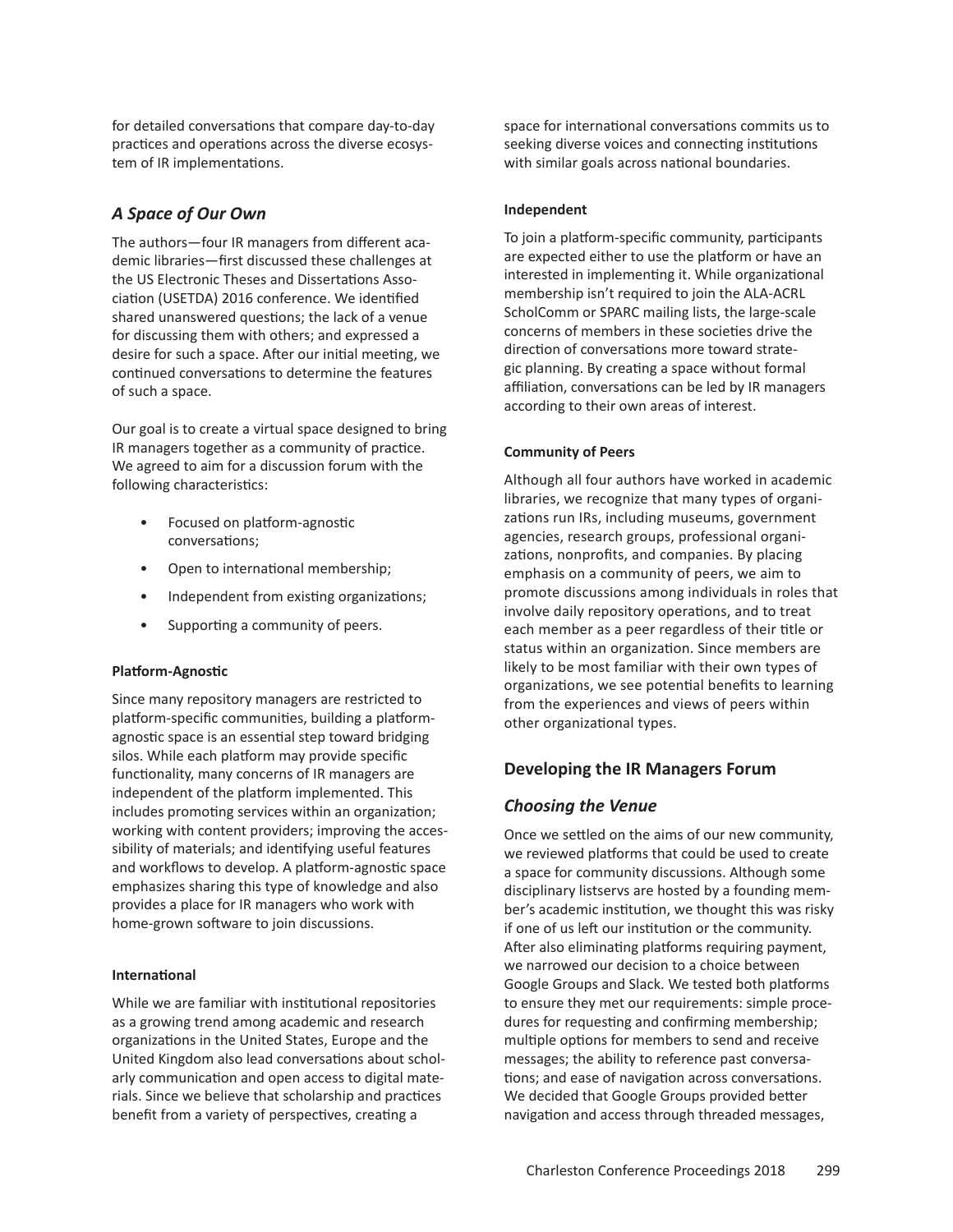which could be sent and received in an online interface or via e-mail.

# *Code of Conduct*

In order to successfully uphold our aims of bringing together an open and supportive community, we believe that individuals must feel comfortable engaging in conversations, especially since we envisioned the forum as a space not only for seasoned practitioners, but also for those new to working with IRs. In order to foster such an environment, we created a set of policies and a Code of Conduct prior to launching the forum. We reviewed the Codes of Conduct from other communities, such as the Digital Humanities Slack and the ScholComm listserv, compared them to our goals, and adapted language to reflect our values.

# *Publicizing and Managing the Forum*

With the policies and code of conduct in place, the IR Managers Forum was officially launched as a closed Google Group on February 16, 2017. We announced the launch with a message to several existing communities, including the Digital Commons Google Group, the ScholComm listserv, the USETDA mailing list, and the Coalition of Open Access Policy Institutions (COAPI) mailing list. Within 24 hours, over 100 members joined the forum. In addition to this formal announcement, we continued to publicize the IR Forum through presentations and word-of-mouth at conferences and workshops. The authors attended meetings such as the Southern Mississippi Institutional Repository Conference, the Texas Conference on Digital Libraries (TCDL), and USETDA. Most recently, the forum was mentioned as a valuable resource during a SPARC Repository Community Call (October 18, 2018).

When the forum was launched, the four authors also formed a Steering Committee to share management duties. These duties included approving new member requests and clearing outdated announcements. After the first six months, the committee convened virtually to formalize responsibilities and establish a rotation for forum management. Each Steering Committee member now serves as the IR Forum manager for a six-month period. The forum manager is responsible for approving and tracking new member information, keeping an eye on discussions, as well as posting monthly questions and/ or surveys. The manager also flags concerns for the

committee to discuss and schedules the next Steering Committee meeting.

# **Forum Membership**

The IR Forum has been oriented toward developing a community of peers whose work directly relates to institutional repositories. As each member has joined, we have asked them to provide basic information: their institutional affiliation and job title, the IR platform used, and a reason for joining the space. We have used this information to help us understand the alignment between our preconceived aims and how the forum has been developing. We hope that this information may also help us to be more open and identify new areas of potential value.

By the end of September 2018, nearly 20 months after launch, the forum had 376 members from nearly 280 unique institutions. This institution count attempts to merge departments and colleges within a single university, while treating separate university campuses as distinct institutions. Members were counted as unique e-mail accounts joining the forum; some individuals may have joined with multiple e-mails and we expect modest duplication. Although nearly 300 of the members joined during the first two months, membership has continued to increase steadily. Our members are predominantly from institutions within the United States, which is expected considering the limits of our outreach so far. Nonetheless, 16% of members are affiliated with institutions outside of the United States, and 10% are affiliated with institutions outside of North America. This includes institutions across Europe, the Middle East, Asia, and Africa. Forum members self-identified primarily as staff, librarians, and faculty at academic institutions, with various levels of supervision and administration over their institution's repository.

The Steering Committee permits representatives from companies and communities who develop platforms, as well as organizations that host repository software, to join the forum. This includes representatives from SPARC, the Center for Open Science (COS), Online Computer Library Center (OCLC), USETDA, the Open Access Button, bepress, and Elsevier**.** Although the Steering Committee debated whether such representatives might negatively influence the candor and topics discussed by members, representatives were permitted in recognition of their collaborative partnerships with the IR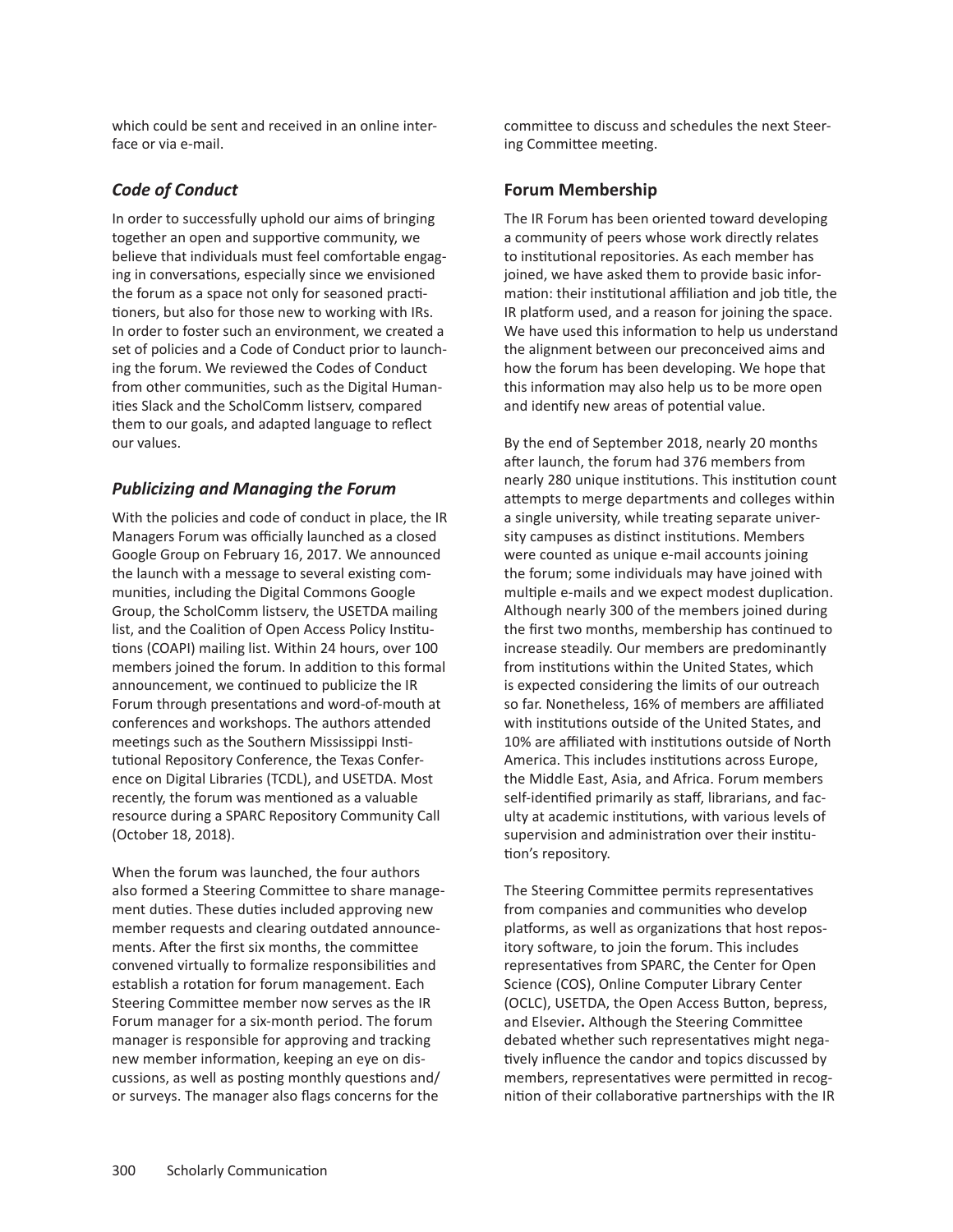community. These groups organize conferences and meetings, and the Steering Committee recognizes that they play a role in building a stronger communication network between IR managers.

In order to effectively support conversations across software platforms, we attempted to identify the platforms used by members at the time they joined the forum. Platforms were identified from member responses with additional Steering Committee review. We've found that nearly half of members use the Digital Commons platform with DSpace following as a close second. Members also use Eprints, Hydra/ Samvera, Fedora, and Islandora software at their institutions. Additionally, some members expressed interest in bringing up a new repository at their institution when joining, and others mentioned switching platforms. We hope that the interest in bringing up and changing software, in combination with the diversity of platforms represented by members, will support general conversations about cross-platform assessment.

# **Forum Content**

Repositories run by academic libraries are often built around collections of student theses and dissertations (commonly called ETDs). Considering forum membership, it is therefore no surprise that ETDs remain a consistently popular topic. ETD conversations have touched on the use of Creative Commons licenses, removing pages with sensitive information, and the use of ProQuest services. Tangential questions about posting and sharing related work by students are also posed with relative regularity.

Aside from discussions about ETDs and student work, other popular discussions have focused on:

- Tools used to mint digital object identifiers (DOIs) and content types meriting DOIs;
- Author consent agreements;
- The use of student assistants in libraries;
- Implementations of item versioning;
- Item accessibility issues;
- File type preferences;
- Defining a "published" work.

These conversations have the potential to help individual managers develop their repository policies, outreach, workflows, and best practices.

# **Lessons Learned Along the Way**

From the start, the Steering Committee has wanted to ensure that participation in the forum doesn't drop off after the initial buzz has died down. We have therefore experimented with seeding discussion topics to initiate conversations. We first posted monthly calls for self-promotion ("toot your own horn"). After several lackluster attempts, we found that this call did not work for engaging the community to share their successes. We then distributed a survey to determine potential discussion topics. Many members participated, and we used this information to set a schedule for seeding discussions. These discussion topics have generally garnered member engagement. Occasionally, the Steering Committee also cross-posts relevant posts from other forums (with the original author's permission). This has served to bring new information into the forum and provides opportunities to further spread the word.

We attribute the success of the IR Forum so far to many factors, including the lack of other suitable platforms for the types of concerns that IR managers face. In researching existing venues, we gained an understanding for how such discussion spaces can be structured and identified how existing spaces did not fulfill our aims. We continue to seek ways to support conversations that will strengthen our community and grow IR Forum membership. There isn't always a good place for conversations, and if that is the case, it's up to members of the community to create a space and make it their own.

# **References**

- Arlitsch, K., & O'Brien, P. S. (2012). Invisible institutional repositories: Addressing the low indexing ratios of IRs in Google Scholar. *Library Hi Tech, 30*(1), 60–81, https://doi.org/10.1108/07378831211213210
- Lynch, C. A. (2003). Institutional repositories: Essential infrastructure for scholarship in the digital age. *ARL Bimonthly Report 226*, 1–7. https://www.cni.org/publications/cliffs-pubs/institutional-repositories -infrastructure-for-scholarship